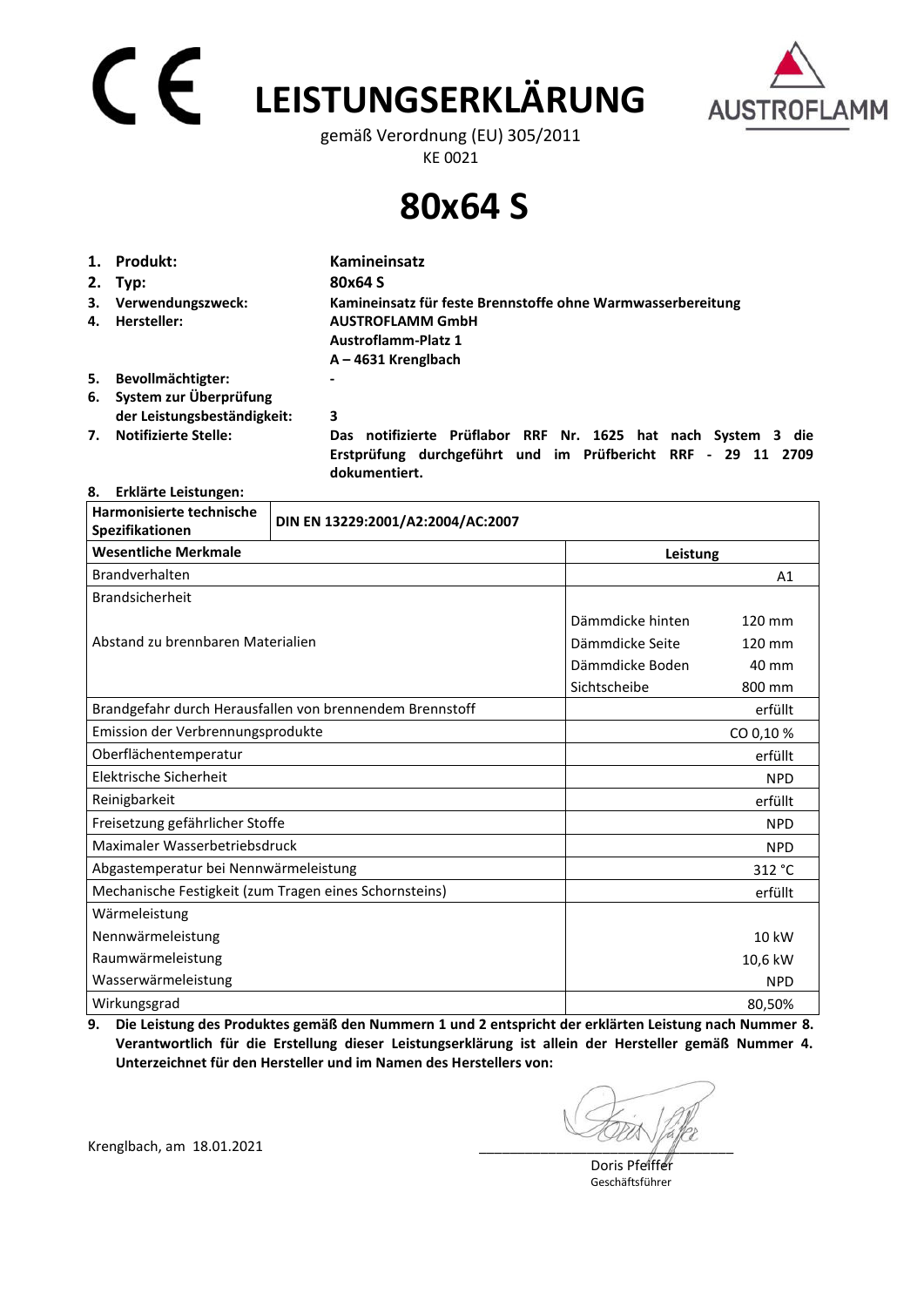## **Declaration of performance**



Council Regulation (EU) 305/2011 KE 0021

### **80x64 S**

| 1. | Product:                       | Insert appliances                                                                                                                                         |
|----|--------------------------------|-----------------------------------------------------------------------------------------------------------------------------------------------------------|
| 2. | Type:                          | 80x64 S                                                                                                                                                   |
| 3. | Intended use:                  | Insert appliance for solid fuel without hot water supply                                                                                                  |
| 4. | Trade mark/manufacturer:       | <b>AUSTROFLAMM GmbH</b>                                                                                                                                   |
|    |                                | <b>Austroflamm-Platz 1</b>                                                                                                                                |
|    |                                | $A - 4631$ Krenglbach                                                                                                                                     |
| 5. | Representative:                |                                                                                                                                                           |
| 6. | <b>System of verification</b>  |                                                                                                                                                           |
|    | of constancy of performance: 3 |                                                                                                                                                           |
| 7. | <b>Notified body:</b>          | The notified test laboratory RRF Nr. 1625 performed the initial assessment<br>under system 3 and issued the results in test certifiacte RRF - 29 11 2709. |

### **8. Declared performance:**

| <b>Harmonised technical</b><br>specifications   | <b>DIN EN</b><br>13229:2001/A2:2004/AC:2007 |                              |            |  |
|-------------------------------------------------|---------------------------------------------|------------------------------|------------|--|
| <b>Essential characteristics</b>                |                                             | Performance                  |            |  |
| Fire performance                                |                                             |                              | A1         |  |
| Fire safety                                     |                                             |                              |            |  |
|                                                 |                                             | insulation thickness rear    | 120 mm     |  |
| Distance to flammable materials                 |                                             | insulation thickness lateral | 120 mm     |  |
|                                                 |                                             | insulation thickness floor   | 40 mm      |  |
|                                                 |                                             | glass pane                   | 800 mm     |  |
| Fire hazard through burning fuel falling out    |                                             |                              | complied   |  |
| <b>Emission combustion products</b>             |                                             |                              | CO 0,10%   |  |
| Surface temperature                             |                                             |                              | complied   |  |
| Electrical safety                               |                                             |                              | <b>NPD</b> |  |
| Cleanability                                    |                                             |                              | complied   |  |
| Discharge of toxic material                     |                                             |                              | <b>NPD</b> |  |
| Maximum water operating pressure                |                                             |                              | <b>NPD</b> |  |
| Exhaust gas temperature at nominal heat output  |                                             |                              | 312 °C     |  |
| Mechanical stability (for carrying the chinmey) |                                             |                              | complied   |  |
| Heat output                                     |                                             |                              |            |  |
| Nominal heat output                             |                                             |                              | 10 kW      |  |
| Room heating capacity                           |                                             |                              | 10,6 kW    |  |
| Water heating capacity                          |                                             |                              | <b>NPD</b> |  |
| Efficiency                                      |                                             |                              | 80,50%     |  |

**9. The performance of the product identified above is in conformity with the set of declared performance/s. This declaration of performance is issued, in accordance with Regulation (EU) No 305/2011, under the sole responsibility of the manufacturer identified above. Signed for and on behalf of the manufacturer by:**

 Doris Pfeiffer Managing director

Krenglbach, 18.01.2021